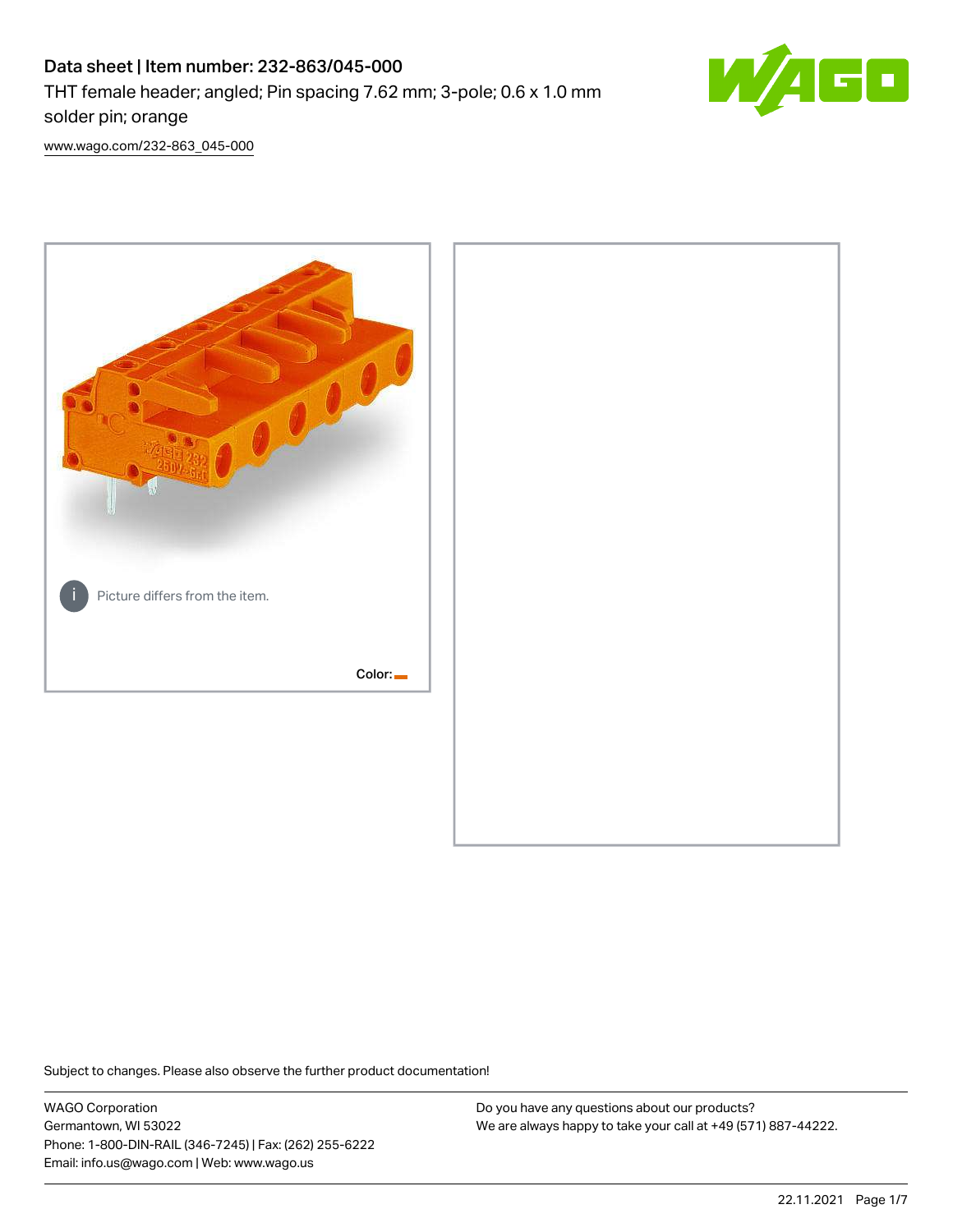

Dimensions in mm

L = (pole no. − 1) x pin spacing + 5.08 mm + 1.5 mm

2- to 3-pole female connectors – one latch only

#### Item description

- **H** Horizontal or vertical PCB mounting via straight or angled solder pins
- For board-to-board and board-to-wire connections
- Touch-proof PCB outputs  $\blacksquare$
- $\blacksquare$ Easy-to-identify PCB inputs and outputs
- $\blacksquare$ With coding fingers

Subject to changes. Please also observe the further product documentation! Data

WAGO Corporation Germantown, WI 53022 Phone: 1-800-DIN-RAIL (346-7245) | Fax: (262) 255-6222 Email: info.us@wago.com | Web: www.wago.us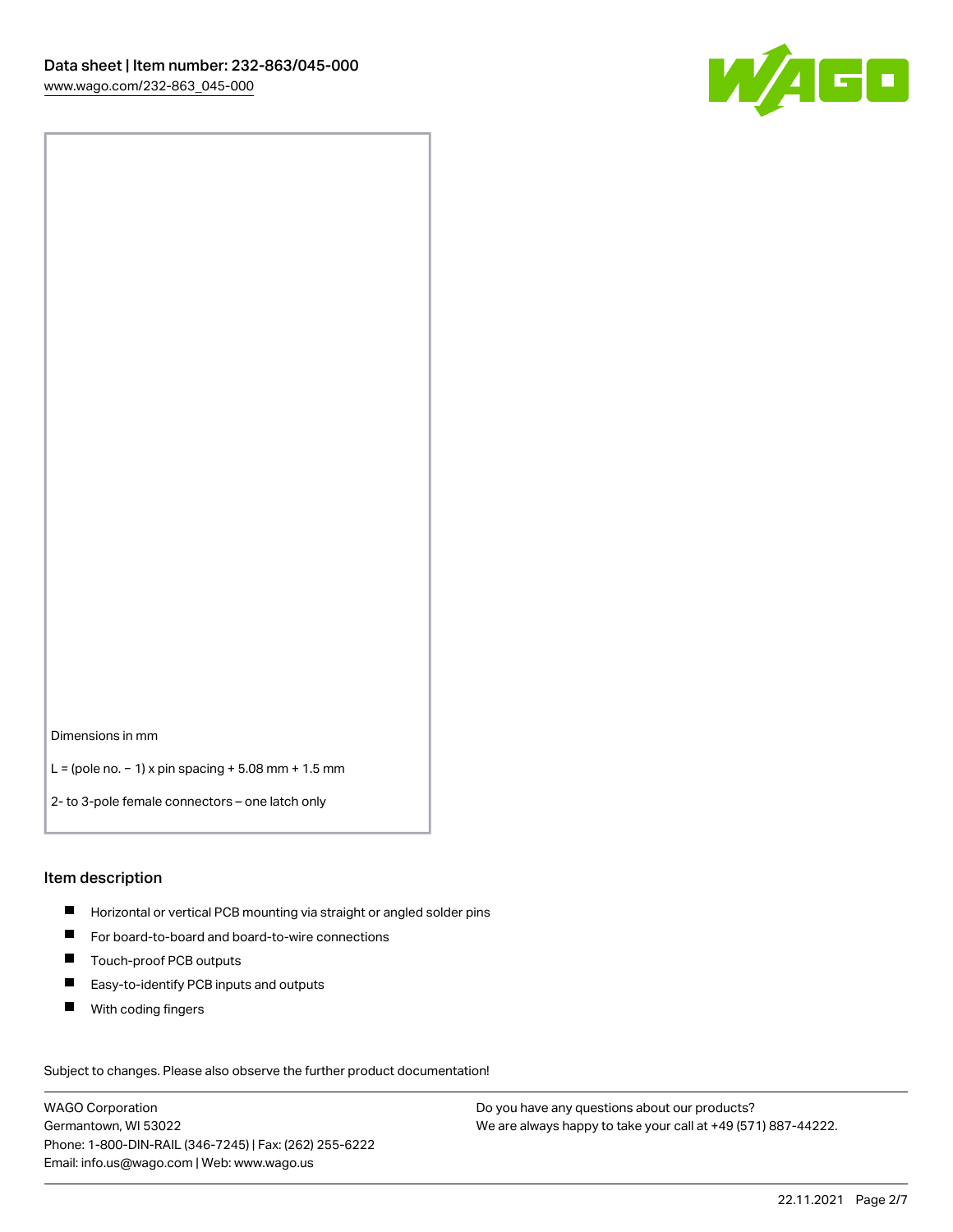

# Data Notes

| Safety information 1 | The MCS-MULTI CONNECTION SYSTEM includes connectors<br>without breaking capacity in accordance with DIN EN 61984. When<br>used as intended, these connectors must not be connected<br>/disconnected when live or under load. The circuit design should<br>ensure header pins, which can be touched, are not live when<br>unmated. |
|----------------------|-----------------------------------------------------------------------------------------------------------------------------------------------------------------------------------------------------------------------------------------------------------------------------------------------------------------------------------|
| Variants:            | Other pole numbers<br>3.8 mm pin projection for male headers with straight solder pins<br>Gold-plated or partially gold-plated contact surfaces<br>Other versions (or variants) can be requested from WAGO Sales or<br>configured at https://configurator.wago.com/                                                               |

# Electrical data

### IEC Approvals

| Ratings per                 | IEC/EN 60664-1                                                        |
|-----------------------------|-----------------------------------------------------------------------|
| Rated voltage (III / 3)     | 500 V                                                                 |
| Rated surge voltage (III/3) | 6 kV                                                                  |
| Rated voltage (III/2)       | 630 V                                                                 |
| Rated surge voltage (III/2) | 6 kV                                                                  |
| Nominal voltage (II/2)      | 1000 V                                                                |
| Rated surge voltage (II/2)  | 6 kV                                                                  |
| Rated current               | 12A                                                                   |
| Legend (ratings)            | $(III / 2)$ $\triangle$ Overvoltage category III / Pollution degree 2 |

# UL Approvals

| Approvals per                  | UL 1059 |
|--------------------------------|---------|
| Rated voltage UL (Use Group B) | 300 V   |
| Rated current UL (Use Group B) | 15 A    |
| Rated voltage UL (Use Group D) | 300 V   |
| Rated current UL (Use Group D) | 10 A    |

# Ratings per UL

| Rated voltage UL 1977 | 600 V |
|-----------------------|-------|
| Rated current UL 1977 | 15 A  |

Subject to changes. Please also observe the further product documentation!

| <b>WAGO Corporation</b>                                | Do you have any questions about our products?                 |
|--------------------------------------------------------|---------------------------------------------------------------|
| Germantown, WI 53022                                   | We are always happy to take your call at +49 (571) 887-44222. |
| Phone: 1-800-DIN-RAIL (346-7245)   Fax: (262) 255-6222 |                                                               |
| Email: info.us@wago.com   Web: www.wago.us             |                                                               |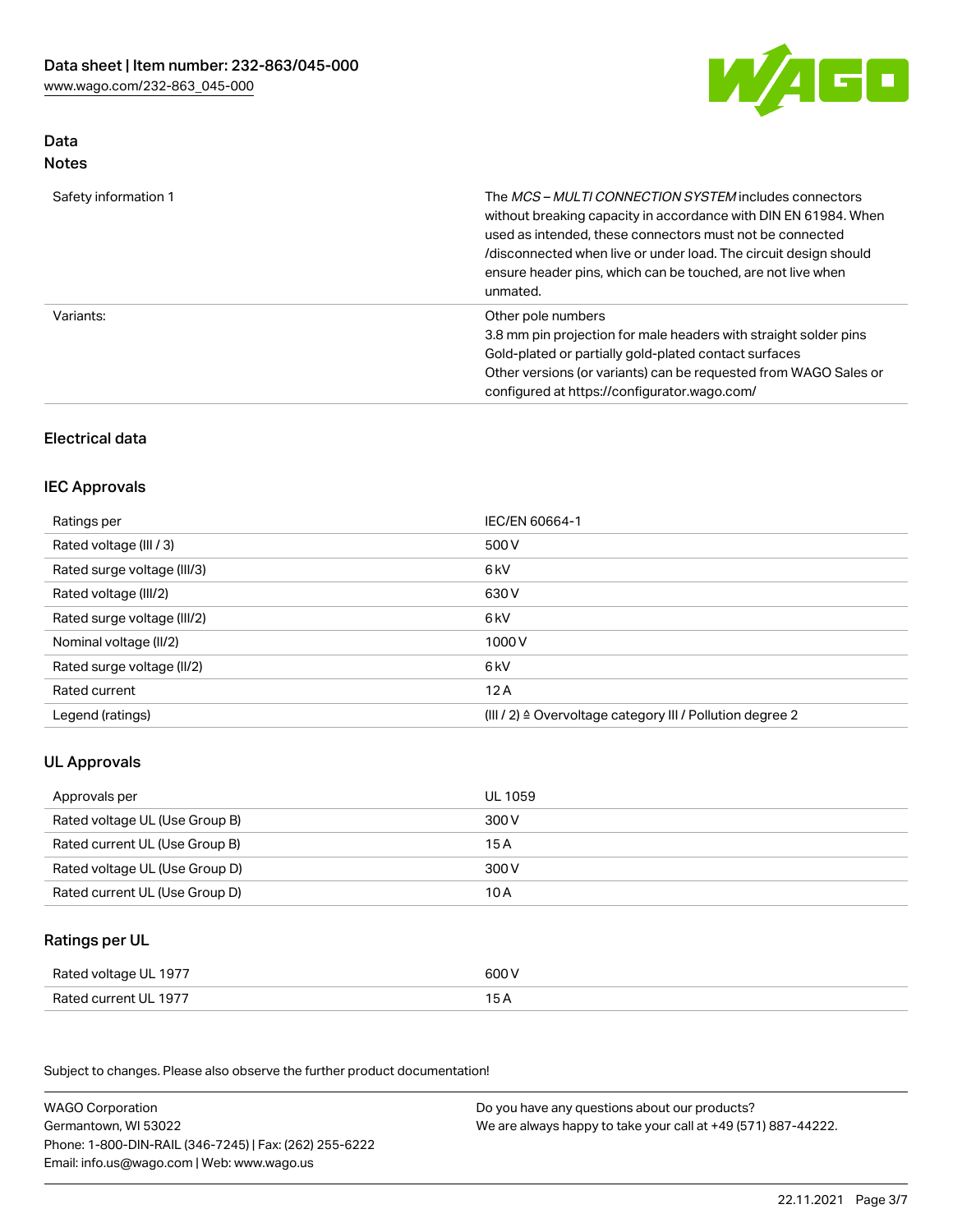

# CSA Approvals

| Approvals per                   | CSA   |
|---------------------------------|-------|
| Rated voltage CSA (Use Group B) | 300 V |
| Rated current CSA (Use Group B) | 15 A  |
| Rated voltage CSA (Use Group D) | 300 V |
| Rated current CSA (Use Group D) | 10 A  |

# Connection data

| Total number of potentials |  |
|----------------------------|--|
| Number of connection types |  |
| Number of levels           |  |

#### Connection 1

| Number of poles |  |
|-----------------|--|
|-----------------|--|

# Physical data

| Pin spacing                          | 7.62 mm / 0.3 inch    |
|--------------------------------------|-----------------------|
| Width                                | 21.82 mm / 0.859 inch |
| Height                               | 15.4 mm / 0.606 inch  |
| Height from the surface              | 11.6 mm / 0.457 inch  |
| Depth                                | 18.25 mm / 0.719 inch |
| Solder pin length                    | 3.8 <sub>mm</sub>     |
| Solder pin dimensions                | $0.6 \times 1$ mm     |
| Drilled hole diameter with tolerance | $1.3$ $(+0.1)$ mm     |

# Plug-in connection

| Contact type (pluggable connector) | Female header |
|------------------------------------|---------------|
| Connector (connection type)        | for PCB       |
| Mismating protection               | No            |
| Mating direction to the PCB        | 0°            |
| Locking of plug-in connection      | Without       |

### PCB contact

| PCB Contact            | THT                                        |
|------------------------|--------------------------------------------|
| Solder pin arrangement | over the entire female connector (in-line) |

Subject to changes. Please also observe the further product documentation!

| <b>WAGO Corporation</b>                                | Do you have any questions about our products?                 |
|--------------------------------------------------------|---------------------------------------------------------------|
| Germantown, WI 53022                                   | We are always happy to take your call at +49 (571) 887-44222. |
| Phone: 1-800-DIN-RAIL (346-7245)   Fax: (262) 255-6222 |                                                               |
| Email: info.us@wago.com   Web: www.wago.us             |                                                               |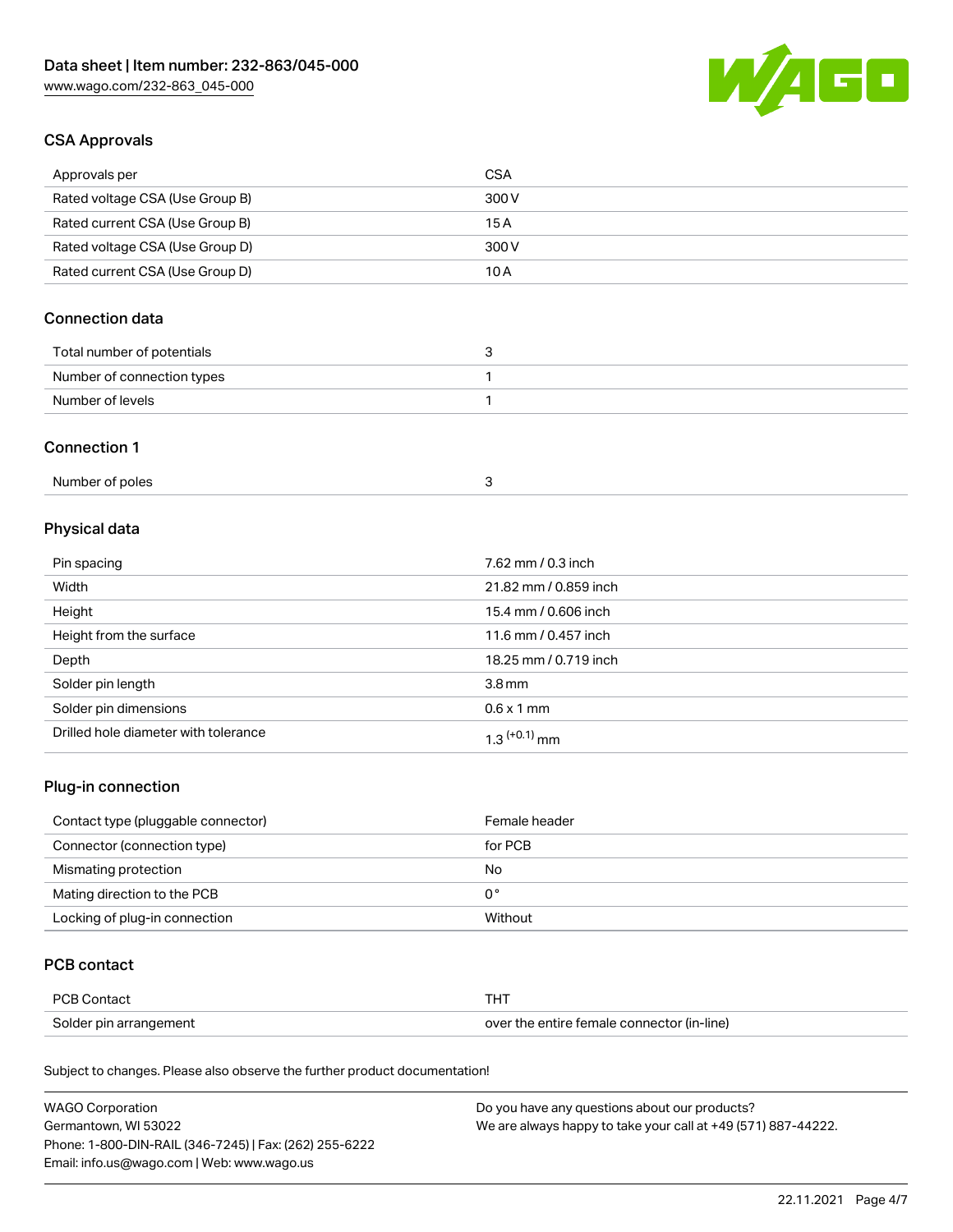

Number of solder pins per potential 1

#### Material data

| Color                       | orange           |
|-----------------------------|------------------|
| Material group              |                  |
| Insulation material         | Polyamide (PA66) |
| Flammability class per UL94 | V <sub>0</sub>   |
| Contact material            | Copper alloy     |
| Contact plating             | tin-plated       |
| Fire load                   | $0.062$ MJ       |
| Weight                      | 3.2 <sub>g</sub> |

### Environmental requirements

| Limit temperature range<br>. | $. +85 °C$<br>-60 |  |
|------------------------------|-------------------|--|
|------------------------------|-------------------|--|

### Commercial data

| PU (SPU)              | 100 Stück     |
|-----------------------|---------------|
| Packaging type        | box           |
| Country of origin     | DE            |
| <b>GTIN</b>           | 4055143034296 |
| Customs tariff number | 85366990990   |

### Approvals / Certificates

#### UL-Approvals

ш

| Logo | Approval                             | <b>Additional Approval Text</b> | Certificate<br>name |
|------|--------------------------------------|---------------------------------|---------------------|
| 8    | UR<br>Underwriters Laboratories Inc. | <b>UL 1977</b>                  | E45171              |
| I    | UR<br>Underwriters Laboratories Inc. | <b>UL 1059</b>                  | E45172              |

Subject to changes. Please also observe the further product documentation!

| WAGO Corporation                                       | Do you have any questions about our products?                 |
|--------------------------------------------------------|---------------------------------------------------------------|
| Germantown, WI 53022                                   | We are always happy to take your call at +49 (571) 887-44222. |
| Phone: 1-800-DIN-RAIL (346-7245)   Fax: (262) 255-6222 |                                                               |
| Email: info.us@wago.com   Web: www.wago.us             |                                                               |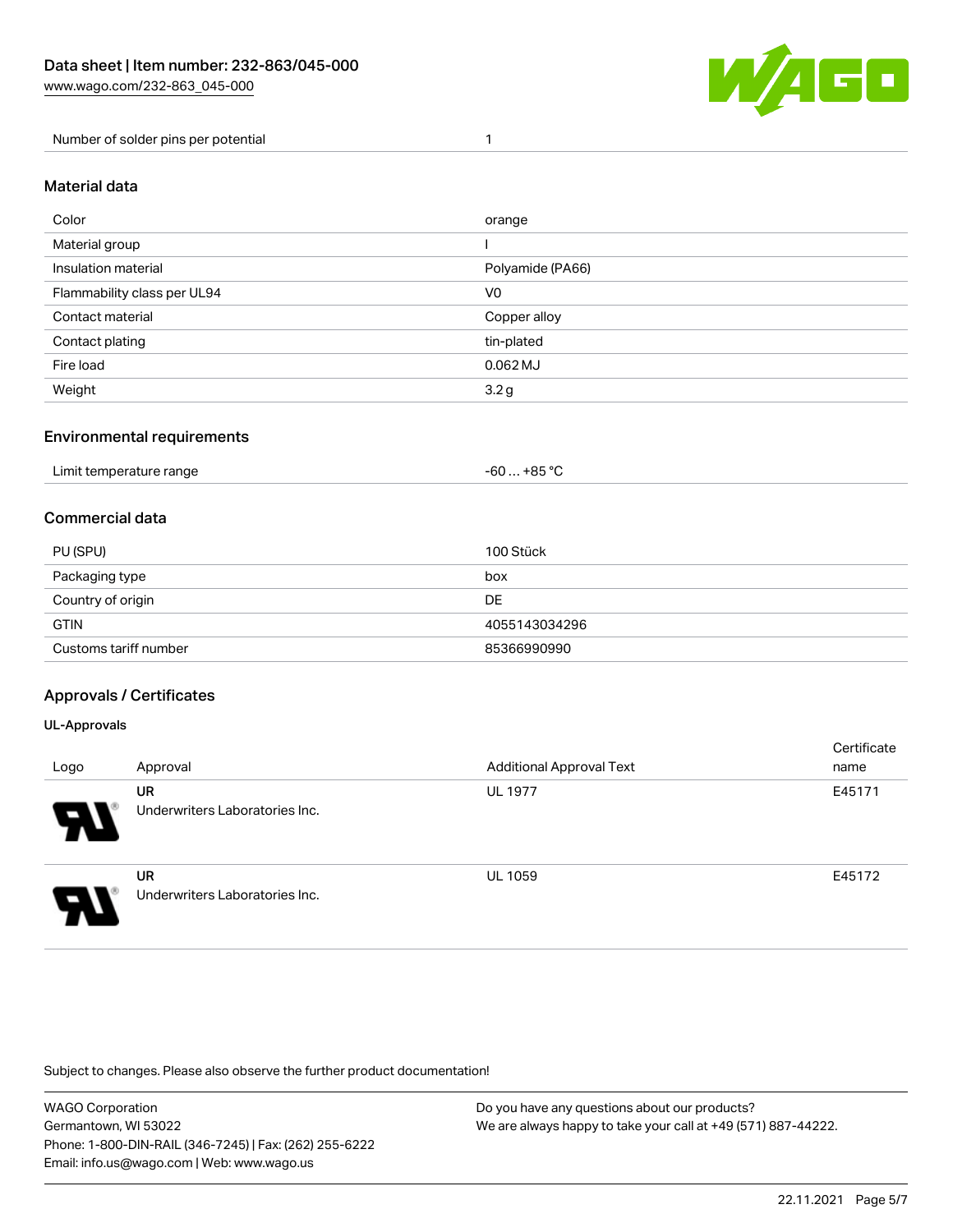

#### **Counterpart**

Item no.731-633

1-conductor male connector; CAGE CLAMP®; 2.5 mm²; Pin spacing 7.62 mm; 3-pole; 2,50 mm²; orange [www.wago.com/731-633](https://www.wago.com/731-633)

#### Optional accessories

| <b>Testing accessories</b> |  |
|----------------------------|--|
|----------------------------|--|

Testing accessories



| oung aoocooonico |                                                           |                                           |
|------------------|-----------------------------------------------------------|-------------------------------------------|
|                  | Item no.: 210-136<br>Test plug; 2 mm Ø; with 500 mm cable | www.wago.com/210-136                      |
|                  | Item no.: 231-662                                         | $\sim$ $\sim$ $\sim$ $\sim$ $\sim$ $\sim$ |

Test plugs for female connectors; for 7.5 mm and 7.62 mm pin spacing; 2,50 mm²; light gray [www.wago.com/231-662](http://www.wago.com/231-662)

### Downloads Documentation

| <b>Additional Information</b> |            |        |          |
|-------------------------------|------------|--------|----------|
| Technical explanations        | 2019 Apr 3 | pdf    | Download |
|                               |            | 2.0 MB |          |

# CAD files

### PCB Design

| Symbol and Footprint 232-863/045-000                                                | URL | Download |
|-------------------------------------------------------------------------------------|-----|----------|
| CAx data for your PCB design, consisting of "schematic symbols and PCB footprints", |     |          |
| allow easy integration of the WAGO component into your development environment.     |     |          |

#### Supported formats:

- $\blacksquare$ Accel EDA 14 & 15
- $\blacksquare$ Altium 6 to current version
- $\blacksquare$ Cadence Allegro
- $\blacksquare$ **DesignSpark**
- $\blacksquare$ Eagle Libraries
- $\blacksquare$ KiCad
- $\blacksquare$ Mentor Graphics BoardStation
- $\blacksquare$ Mentor Graphics Design Architect

Subject to changes. Please also observe the further product documentation!

WAGO Corporation Germantown, WI 53022 Phone: 1-800-DIN-RAIL (346-7245) | Fax: (262) 255-6222 Email: info.us@wago.com | Web: www.wago.us